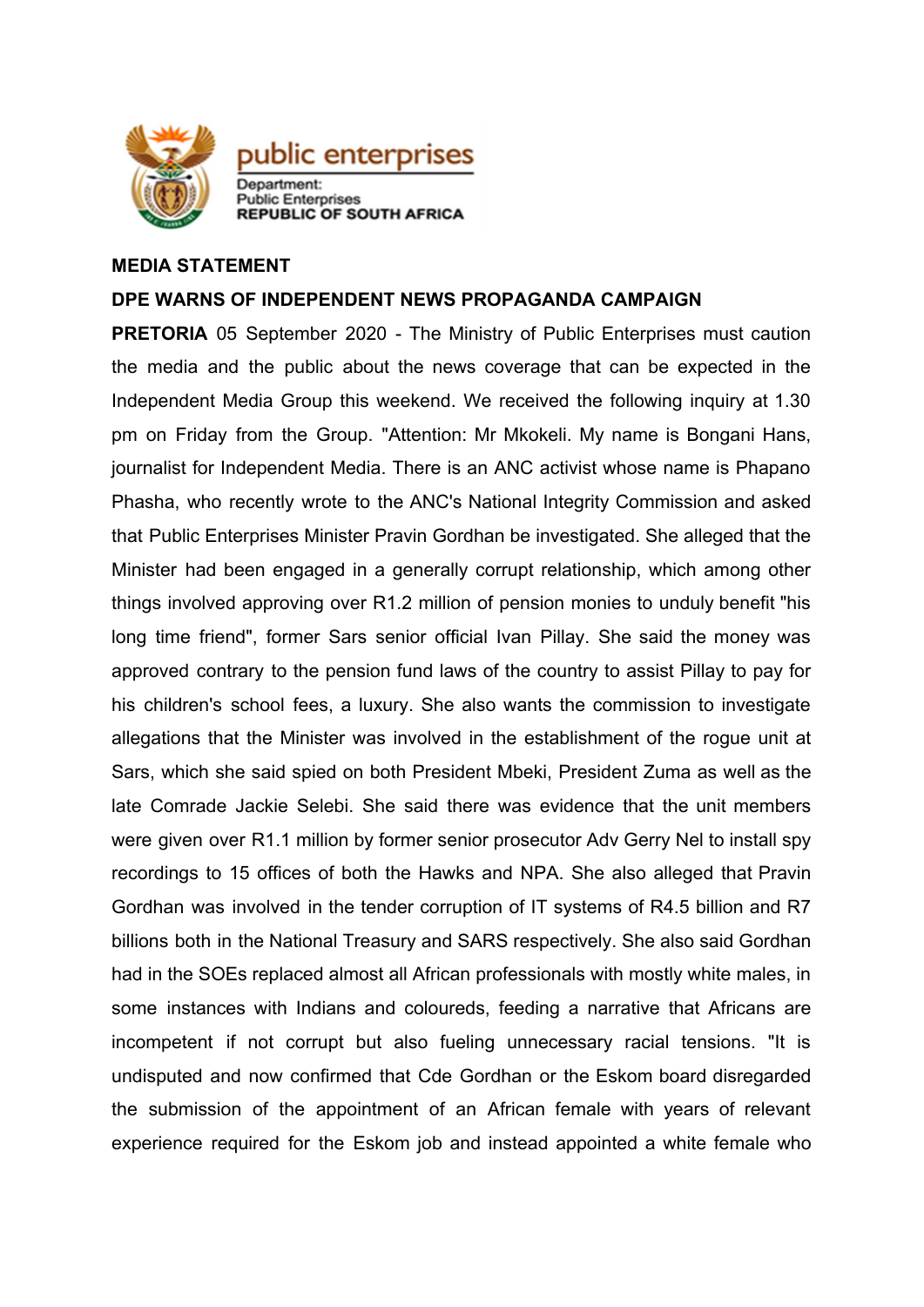was employed at Sun International. "And this, despite the African female having been given a letter of appointment already. SAA, Mango, Denel, Eskom, to mention but a few have seen the replacement of blacks by whites in senior levels like CEO etc, most of them inexperienced in the sector, and not even academically qualified," she said. She also wants the commission to investigate allegations of nepotism against the Minister saying that he appointed his niece into the R146 billion Eskom pension fund as a trustee. "This blatant act of nepotism was not declared, which is against all rules governing such appointments. "I therefore call on the NIC to include all new allegations in their investigations on the matters against Cde Gordhan," said Phasha. Therefore I would like to minister to please respond to what Phasha says about him. Would the Minister subject himself to NIC or any form of investigation in order to clear his name once and for all? What is it that the Minister is doing to deal with allegations because Phasha is not the only one who has made them. My deadline is at 3.30. Thanks"

## **DPE RESPONSE**

The Ministry respects, supports and encourages media freedom. All titles of the Independent Media group have elected to end their membership of the South African National Editors' Forum (Sanef) and no longer subject themselves to the national Press Code, or the authority of the Press Ombud. Their internal ombud system has collapsed. Their news reporting can no longer be objectively challenged or adjudicated upon, other than before a court of law. This has necessitated this public response. We release it advisedly considering our deep respect for legitimate public institutions. Their deadline is ridiculously unfair.

#### **DISCREDITED TALES**

The Sunday Independent and the rest of the Group habitually revive discredited political narratives to tarnish the reputation of the Minister. This same inquiry was discussed with another reporter from the Group: Sunday Independent's Manyane Manyane, on August 15. It seems the fake news mill has dried up and the time to do a Bell Pottinger-style regurgitation of old and discredited tales has come again. The issues regarding Mr Ivan Pillay's retirement have been thoroughly examined and discredited in public platforms and the courts as nothing improper was found. That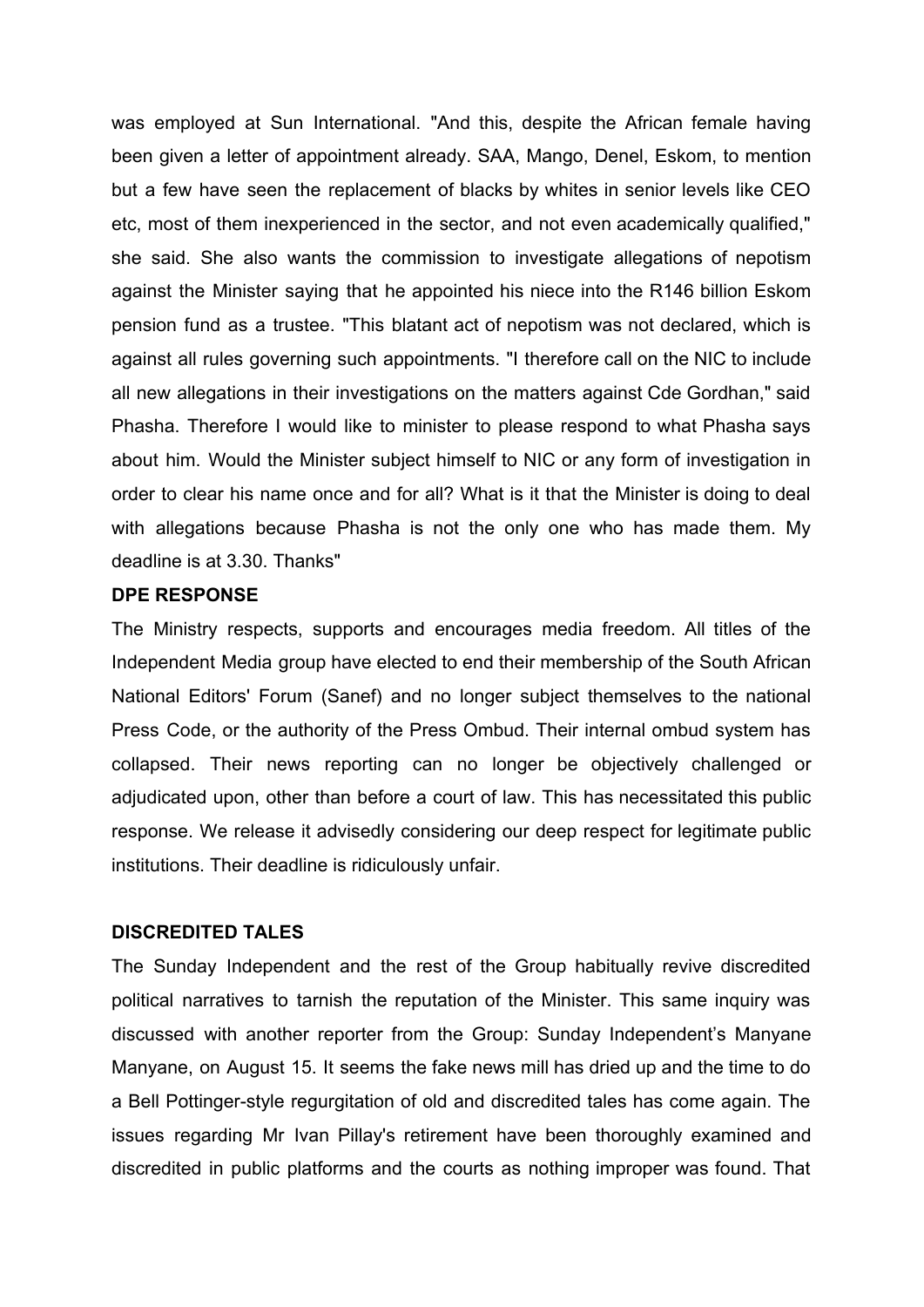also applies to the matters related to the "Rogue Unit". The Rogue Unit narrative was used in the past to sow divisions and offer a veneer of political cover for removing the opponents of State Capture from public office. This narrative was driven through the Sunday Times, which has since withdrawn its reports and apologised for the damage they caused. The editor who oversaw the coverage has since vanished literally into thin air, never to be seen in public again.

### **UNACCOUNTABLE JOURNALISTS**

We are still waiting for the Sunday Independent to correct the lies they published last month where they accused the Minister of interfering in the process to appoint the chair of the Eskom Pension and Provident Fund. We totally rejected the malicious allegation. They seem determined to revive the same lies through the latest inquiry. The same paper also accused the Minister of appointing his niece to the same Fund, without providing evidence. We rejected their allegations in August. Eskom also provided detailed information on the process.

The Sunday Independent is yet to correct their false reports and inform the public of the true version: That the choice and appointment of both the Fund chairperson and all trustees is entirely the responsibility of Eskom. And that the Minister's niece had all along been part of Eskom's management ranks, having joined the company in 1998. The Minister was a MP then. These malicious reports are based on a deliberately false narrative of DPE "interference "in the management of state-owned companies. Mr Iqbal Surve, Chairman of the Sekunjalo Group, which publishes the Sunday Independent, last year, blamed Minister Gordhan for a raid on his companies' premises in Cape Town. The raid was by the Financial Sector Conduct Authority. The claim that the Minister ordered the raid is false. The Office of the Chief Justice issued a statement at the time categorically denying that the judge that granted the arrest warrant, P.A.L Gamble, was in cahoots with Minister Gordhan. The Minister and Judge Gamble do not know each other.